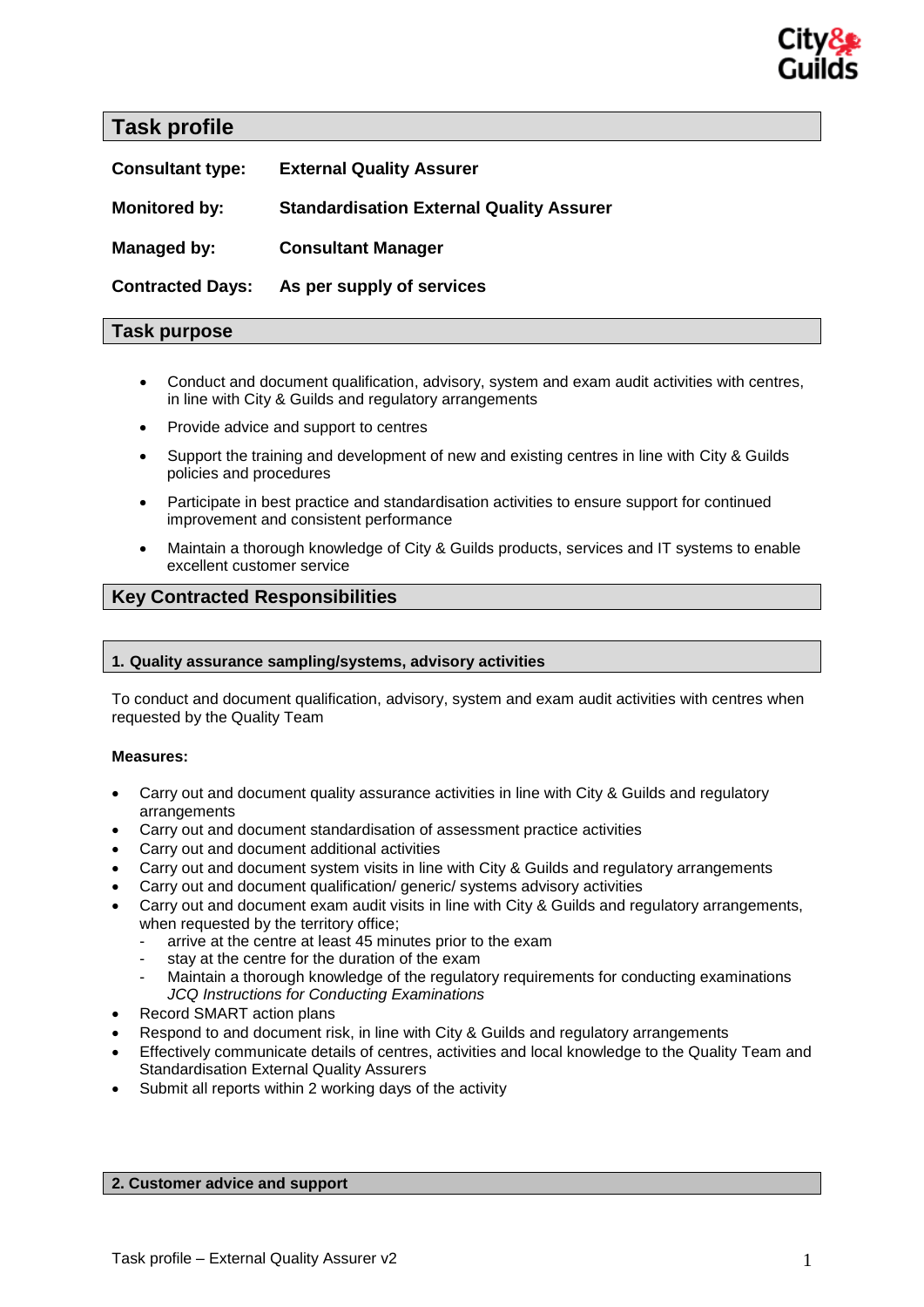

Provide advice and support to centres as requested by the Quality Team

## **Measures:**

- Provide advice on qualifications to new and existing centres
- Provide centre support and guidance on the development and maintenance of quality assurance systems, policies and procedures, including risk in line with City & Guilds and regulatory arrangements, when requested
- Provide advice to the Quality Team on qualification specific queries, when requested
- Provide advice to the Quality Team on centre quality assurance system queries, including risk, systems, policies and procedures, when requested
- Report any malpractice issues to City & Guilds as soon as possible
- Respond to 'phone calls and emails within 2 working days

### **3. Training and development**

Support the training and development of new and existing centres in line with City & Guilds policies and procedures

### **Measures:**

- Support centres with implementation of the quality assurance model, as requested by the Quality Team
- Keep up to date with any changes to the quality assurance model, through updates and refresher training

## **4. Standardisation**

To participate in best practice and standardisation activities to ensure support for continued improvement and consistent performance

### **Measures:**

- Ensure all quality assurance and risk management activities are consistently carried out in line with TAQA or equivalent requirements
- Work towards TAQA or equivalent requirements, where not already achieved. You are required to complete your TAQA induction within 6 months of being contracted and must complete TAQA within one year of registration
- Attend and participate in best practice and standardisation activities
- Maintain and document personal CPD record, in line with the qualification handbook and assessment requirements
- Attend and participate in all External Quality Assurer briefings and training activities in areas you quality assure
- Ensure any personal action plans are achieved, within timescales, to required standards

## **5. Business awareness**

Maintain a thorough knowledge of City & Guilds products, services and IT systems to enable excellent customer service

# **Measures:**

- Read and digest portfolio and External Quality Assurer updates
- Keep up to date via websites and email correspondence